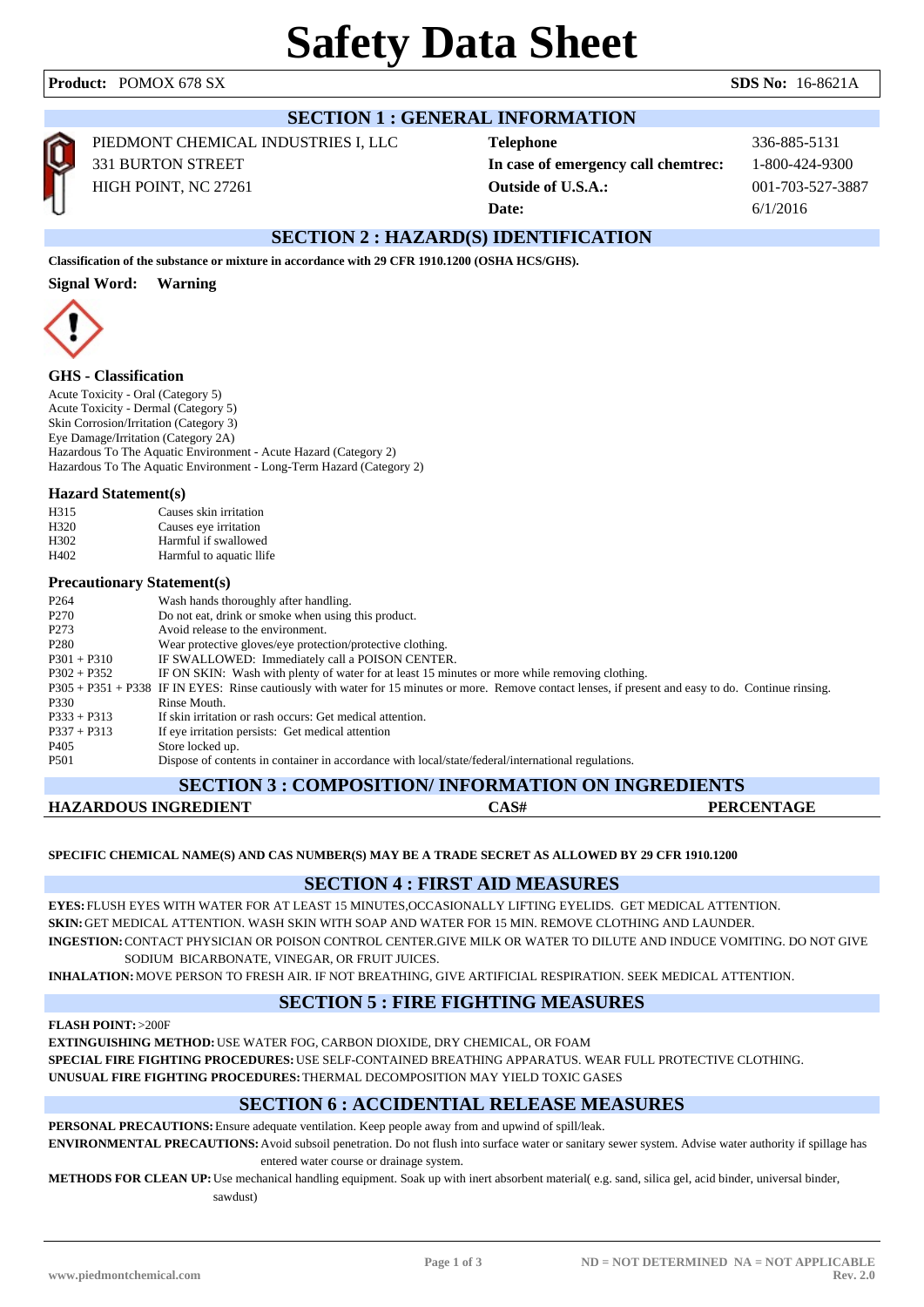**Product:** POMOX 678 SX **SDS No:** 16-8621A

# **Safety Data Sheet**

**SPILL:**VENTILATE AREA, PERSONS PERFORMING CLEAN-UP SHOULD WEAR ADEQUATE PROTECTION EQUIPMENT. CONTAIN MATERIAL BY DIKING THE AREA AROUND THE SPILL. IF THE PRODUCT IS IN A SOLID FORM, SHOVEL DIRECTLY INTO RECOVERY DRUMS. IF THE PRODUCT IS A LIQUID, IT SHOULD BE PICKED UP USING A SUITABLE ABSORBANT MATERIAL, THEN SHOVELED TO RECOVERY DRUMS. IF THE MATERIAL IS RELEASED INTO THE ENVIRONMENT, THE USER SHOULD DETERMINE WHETHER THE SPILL SHOULD BE REPORTED TO THE APPROPRIATE LOCAL, STATE AND FEDERAL AUTHORITIES.

### **SECTION 7 : HANDLING AND STORAGE**

**HANDLING AND STORAGE:**MATERIAL SHOULD BE STORED IN ITS OWN CONTAINER AND SHOULD ALWAYS BE KEPT COVERED WHEN NOT IN USE.

#### **SECTION 8 : EXPOSURE CONTROLS AND PERSONAL PROTECTION**

**ROUTES OF EXPOSURE:**EYES, SKIN, INGESTION, INHALATION

#### **SYMPTOMS OR ACUTE HEALTH HAZARDS**

**EYES:**CAUSES EYE IRRITATION.

**SKIN:**CAUSES SKIN IRRITATION.

**INGESTION:**HARMFUL IF SWALLOWED.

**INHALATION:**MAY CAUSE IRRITATION OF NOSE, THROAT AND UPPER RESPIRATORY TRACT.

**RESPIRATORY PROTECTION:**IF NEEDED, USE A NIOSH APPROVED RESPIRATOR.

**VENTILATION:**USE SUFFICIENT MECHANICAL(GENERAL)OR LOCAL EXHAUST.

**PROTECTIVE EQUIPMENT:**GLOVES, FACESHIELD, GOGGLES, IMPERVIOUS COVERALLS

**WORK/ HYGIENIC PRACTICES:**AS WITH ALL INDUSTRIAL CHEMICALS, CARE SHOULD BE TAKEN TO AVOID CONTACT WITH EYES, SKIN,

AND CLOTHING. HANDS AND UNPROTECTED SKIN SHOULD BE THOROUGHLY WASHED AND CONTAMINATED CLOTHING SHOULD BE CHANGED PRIOR TO ANY DIRECT PERSONAL CONTACT. ALL EXPOSED CLOTHING SHOULD BE LAUNDERED PER NORMAL CARE INSTRUCTIONS BEFORE REUSE

**EXPOSURE LIMITS LIMITS**

## **SECTION 9 : PHYSICAL AND CHEMICAL PROPERTIES**

| PH:                                  | $N/A$ AS IS                    | <b>Evaporation Rate:</b>          | <b>NO DATA</b> |
|--------------------------------------|--------------------------------|-----------------------------------|----------------|
| <b>SOLUBILITY:</b>                   | <b>INSOLUBLE IN WATER</b>      | <b>Vapor Pressure:</b>            | <b>NO DATA</b> |
| <b>SPECIFIC GRAVITY: 0.950-1.050</b> |                                | <b>Vapor Density:</b>             | <b>NO DATA</b> |
| <b>APPEARANCE:</b>                   | <b>CLEAR DARK AMBER LIQUID</b> | <b>Auto Ignition Temperature:</b> | NA             |
| Bod:                                 | <b>NO DATA</b>                 | <b>LEL</b>                        | <b>NA</b>      |
| Cod:                                 | <b>NO DATA</b>                 | UEL:                              | NA             |
| Odor:                                | MILD                           | VOC:                              | <b>NO DATA</b> |
| OdorThreshold:                       | <b>NO DATA</b>                 | <b>FlashPoint:</b>                | >200F          |
| <b>MeltingPoint:</b>                 | <b>NO DATA</b>                 | <b>BoilingPoint:</b>              | <b>NO DATA</b> |
|                                      |                                |                                   |                |

# **Vapor Pressure:** NO DATA **SPECIFIC GRAVITY:** NO DATA **Auto Ignition Temperature:** NA

**Evaporation Rate:** NO DATA

### **SECTION 10 : STABILITY AND REACTIVITY**

**STABILITY:** STABLE **HAZARDOUS POLYMERIZATION:**WILL NOT OCCUR **DECOMPOSITION PRODUCTS:**NONE KNOWN **CONDITIONS AND MATERIALS TO AVOID:** STRONG OXIDIZING AGENTS

### **SECTION 11 : TOXICOLOGICAL INFORMATION**

**ACUTE TOXICITY:**NO DATA **Chronic Toxicity:**NO DATA **Carcinogenicity:**NONE **Target Organ Effects:**NO DATA **This product has not yet been tested. The information is dervied from the properties of the individual components.**

**SECTION 12 : ECOLOGICAL INFORMATION**

**Ecotoxicity:**NO DATA **Persistence Degradability:**NO DATA **Bioaccumulation:**NO DATA **Mobility:**NO DATA

**This product has not yet been tested. The information is dervied from the properties of the individual components.**

## **SECTION 13 : DISPOSAL CONSIDERATIONS**

Disposal of this product should be made in accordance with federal state and local regulations.

### **SECTION 14 : TRANSPORT INFORMATION**

**TRANSPORTATION:**NOT REGULATED BY D.O.T.